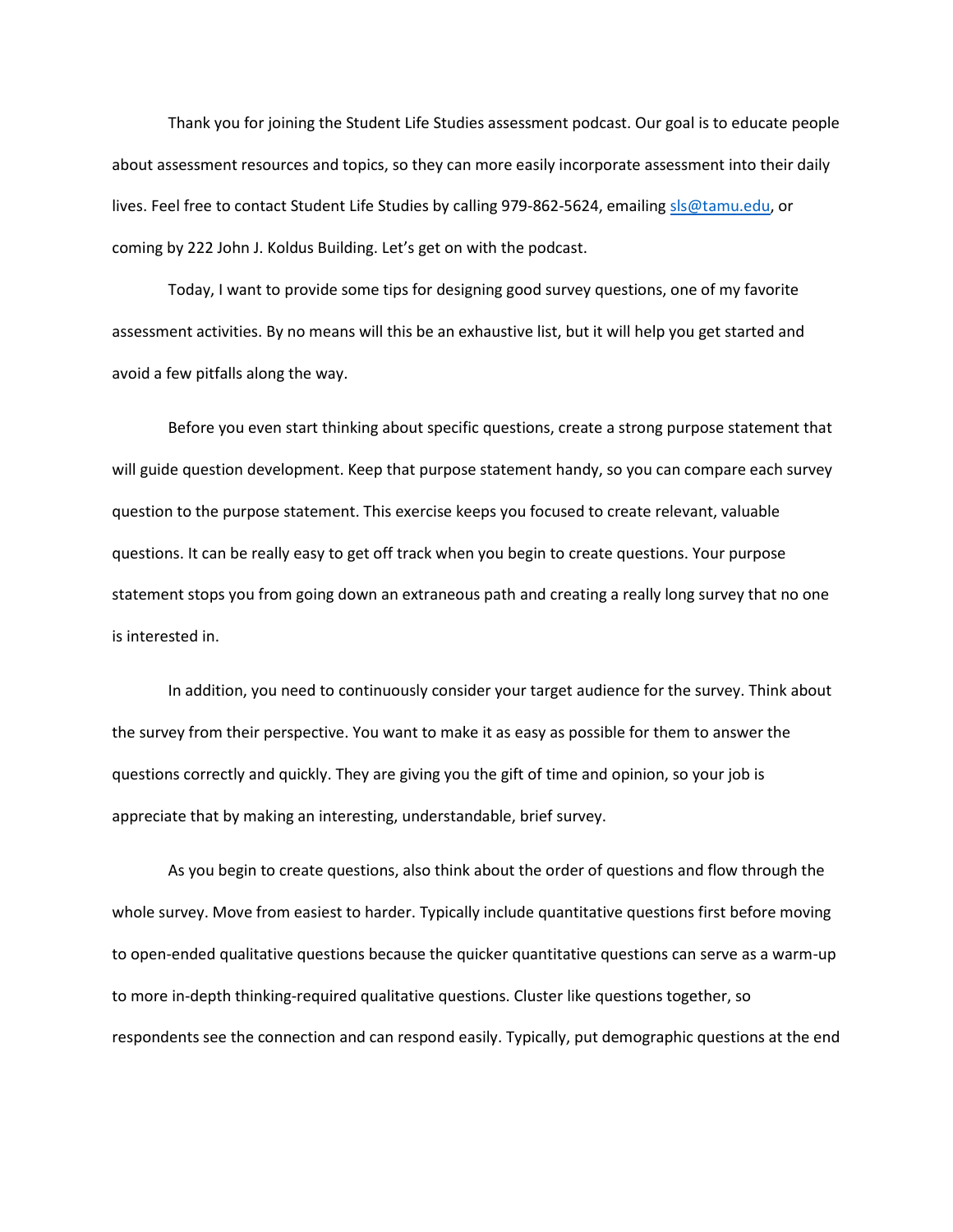of the survey, so you can gather the important information first if respondents stop answering the survey part way through.

There are several common survey question types: Yes/No, choose one, choose all that apply, ratings, rankings, and open ended. With all of them, wording is incredibly important. Yes/no questions are the simplest—either the condition exists or it doesn't. But, it's not always that easy. You may need to include a "don't know" or "maybe" option. Be sure that your question can actually be answered in a yes/no format.

Choose one questions provide a list, and respondents are asked to choose one item on that list. The list should be in some logical order such as amount or numeric value—think of age range or time spent in an activity. Putting a list in alphabetical order may also make sense. As an example, if you were asked which state you lived in, you would not want to see them in a random order. You might have a chronological list as well. Think of months of the year or days of the week. We expect those options to be in a familiar order.

In a choose all that apply question, you are asking respondents to pick one or more items from a list provided. Be sure that the list has a manageable number items for respondents to digest. You may also want to instruct the respondents to check up to three items, for example, so they don't just pick all of them. Consider including an "other" write-in option, in case respondents don't see an option that they think should be included.

Rating scale questions are very common. For example, if you have eaten at a restaurant, or ordered something online, you have probably seen some sort of customer service survey. The ratings may be on a scale of excellent to poor, strongly agree to strongly disagree, or always to never, for example. Respondents are providing a value along a continuum. The length of the scale should be taken